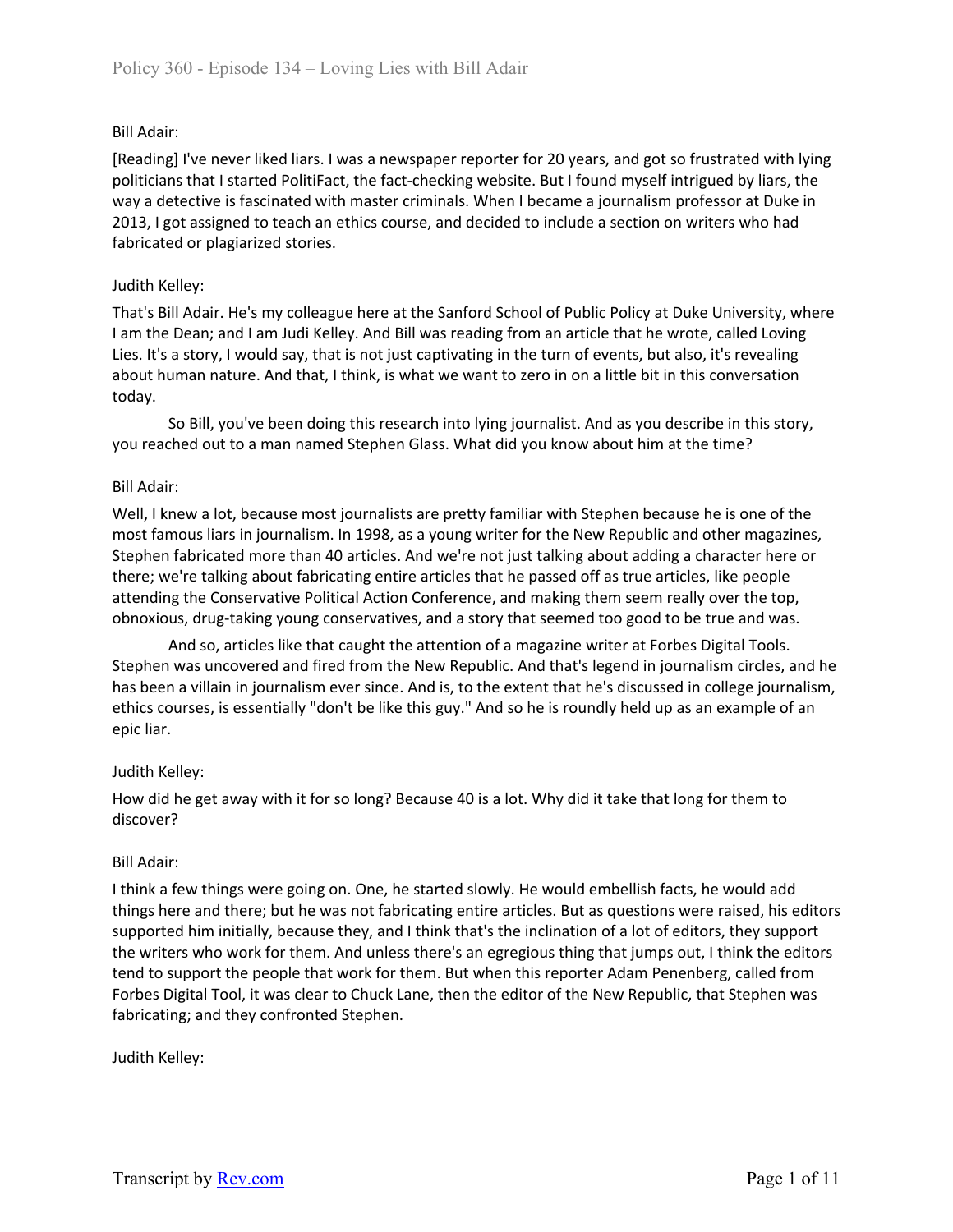But it also was the case, wasn't it, that Stephen sort of went above and beyond the lying piece, in that he fabricated certain pieces of evidence, fabricated circumstances that would back up his lies. So it wasn't just lying and then lying about lies. He was actually creating false evidence at times.

## Bill Adair:

Yes. And that's a really good point. And Stephen had worked as a fact-checker for the New Republic, a different kind of fact-checking than what I do. This is at magazines where there are newer, younger journalists who check the accuracy of articles; and Stephen had done that. And so, he had also as you said, fabricated evidence to make it seem like the characters that he had invented really existed. He had made false business cards, a fake website. He even had his brother pose as the CEO of a fake company. And so, that helped create the illusion that these articles were real.

#### Judith Kelley:

Were any of these things ever criminally prosecuted in any way, or were they not prosecutable in that sense? But you would think that once you start creating fake personalities or business cards or things like that, you're getting into more than lying.

#### Bill Adair:

No, he was not prosecuted criminally, nor was he ever sued by anyone, because there was no one who really suffered harm.

#### Judith Kelley:

I see.

## Bill Adair:

Other than the magazines. He did though, and this was interesting; so of course, many years went by after he did this, before I met him. So I brought him to Duke in 2016. So that was 18 years after he had been fired from the New Republic. And that was one of the few times that he had ever spoken about what he had done to college students. And he came here, and one of the things that he told my students, was that he had repaid the magazines that he had worked for more than \$200,000, which he said was the money that he had been paid plus interest; to the extent that there was harm, the harm was that he had been paid for work that was not real; and so, he reimbursed them.

And in the meantime, he had applied to get his law license in California. And one of the reasons that the California Supreme Court denied it, they groused that he had not repaid the magazines. So when he was here, he made some news, and announced that he was repaying the magazines. But he was never criminally prosecuted.

#### Judith Kelley:

Got it. So, you mentioned earlier that he came to be seen as a villain in journalism, and you yourself sort of drew him in as convenient 'Exhibit X.' So, do you think that it's convenient for journalism to have a villain like this, when you are trying to teach? Was that part of why he was seen like that?

#### Bill Adair:

Well, I think that it, and particularly in the case of fabrication, there aren't really any shades of gray. He made up an epic number of things, and so it's not like you can excuse anything he did as being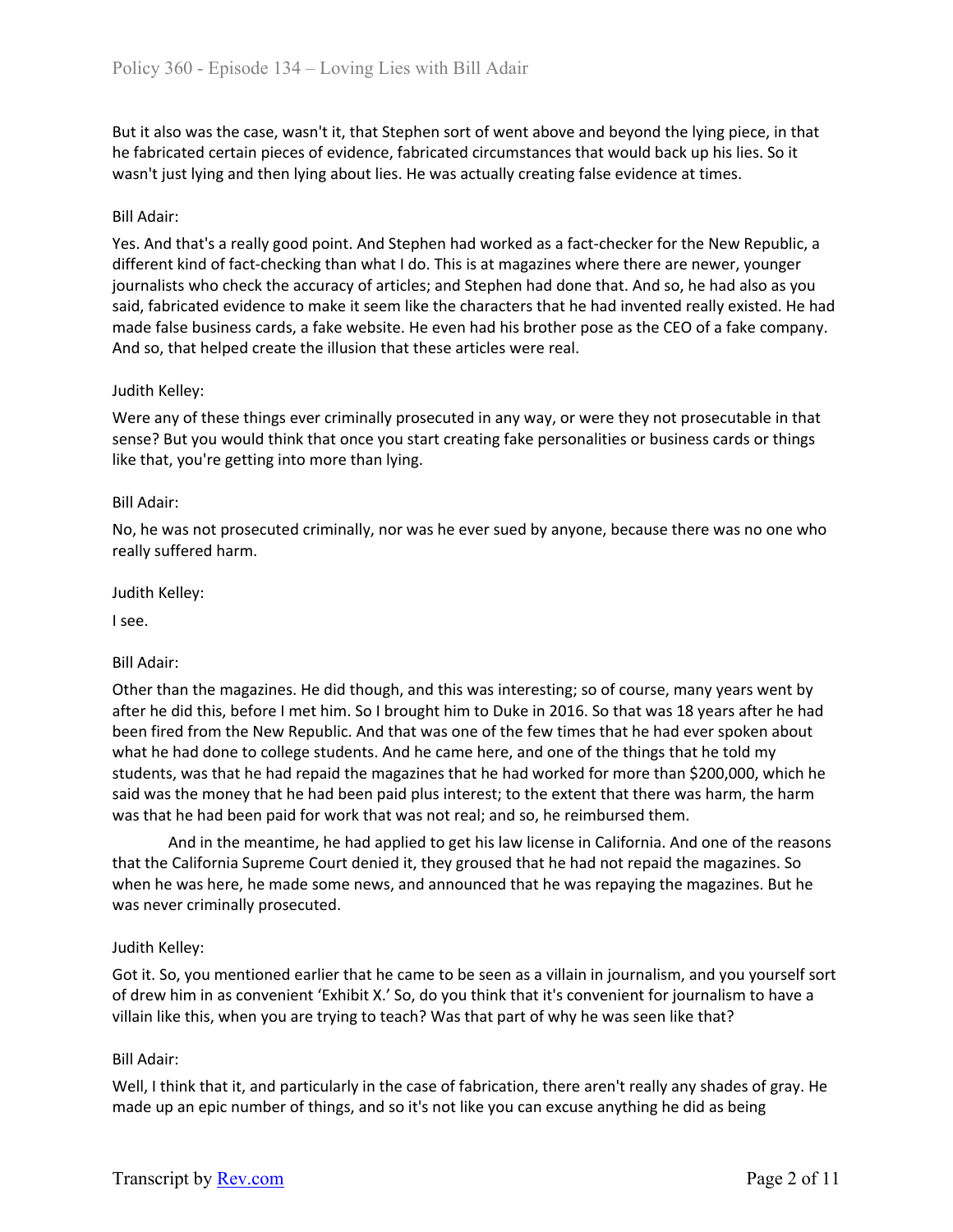acceptable in journalism. Everything he did was wrong; he would be the first one to tell you that. And so, what interested me though in teaching the course... So the course I teach is called News as a Moral Battleground, and it is our journalism ethics course. And as I taught it, what I realized about these cases of plagiarism and fabrication, was in the case of plagiarism, there were some interesting shades of gray. In some cases, it was editors who had been unclear about what the standards were of attribution, when you took content from another news organization.

Judith Kelley:

Sure.

# Bill Adair:

And they had not communicated that well to reporters. But in the case of both kinds of journalists committing this mistake, it's an interesting human story of a journalist who has made an epic mistake. And I was fascinated to understand each one, just because I was curious. When does a journalist make this kind of mistake? What's going on in their lives? Why have they decided to do this? And then, what happens to them afterward? And I became very interested in these cases, both big and small. What happened to someone in a big case like Stephens? But also, there are many, much smaller cases: people at small newspapers, small magazines who get suspended or fired. And I just wondered what happens to them.

And so, I created these, case studies, where students had to do case studies and write about them. And then I began inviting some of these people to speak to the class, including Stephen and a former New York Times reporter named Jayson Blair, who had both plagiarized and fabricated in 2003. And that's when something else popped up, when I began to think about, at what point can someone like Stephen get to a point where they can be permitted to do journalism again, possibly, or at least to do other things that involve trust. And this is this fascinating concept of redemption.

## Judith Kelley:

We'll definitely get back to that concept of redemption later on, because this story ends up taking some very fascinating twists and turns. But before that, Bill, I just want to ask you about that experience of bringing Stephen into your class. What was that like?

## Bill Adair:

So, the first time was in 2016; and when Stephen came, I did not tell my students about it. I had them watch a film about him, and this was a major motion picture called Shattered Glass.

## FILM CLIP

Voice 1: Wasn't an isolated incident. He handed us fiction after fiction, and we printed them all as fact. Voice 2: What you're telling me is impossible.

## Bill Adair:

And so, they had watched the film, and then I walked in the next day and said, "I'd like you to meet Stephen Glass." And they were-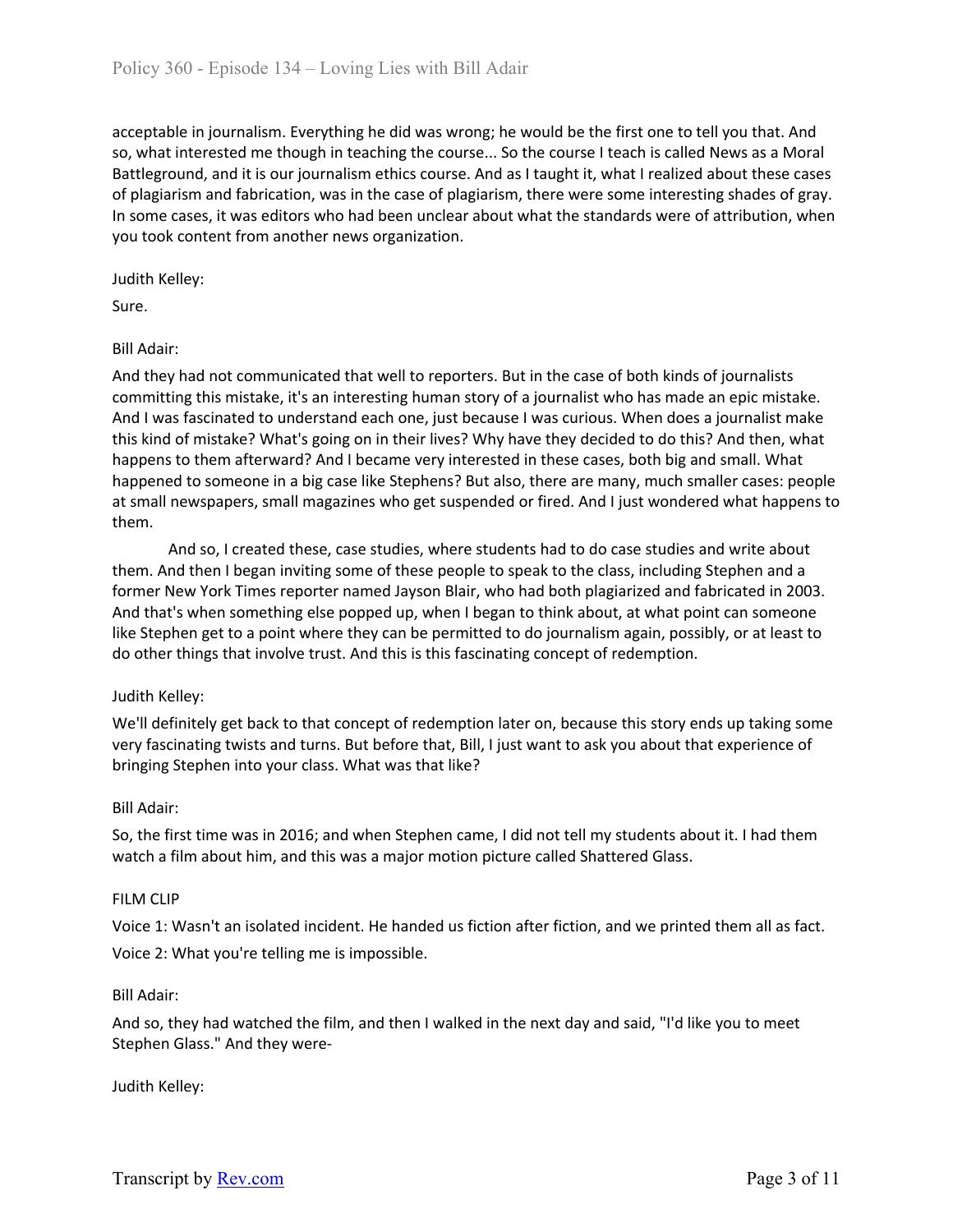Wow.

Bill Adair:

... floored.

Judith Kelley:

Yes.

Bill Adair:

That I had brought him to class. And he spoke to them; and he did okay. They appreciated the opportunity to ask him questions, and hear how he had put his life back together. But they were not completely won over. I think they found him a little bit meek. And so... And he did announce that he was giving the money to the magazines; and that was interesting. But it was not his best talk, I don't think. And it was a function probably that he did not do this very often.

Judith Kelley:

Right.

Bill Adair:

But it was right before that, when he told me that his wife had early-onset Alzheimer's, and that she needed constant care. And I didn't make a big deal about that at the time. I was interested to know it, but I didn't know the backstory, I didn't know anything about Julie. And actually, I say wife; at the time, they had been together a while, but they were not actually married.

Judith Kelley:

Right.

Bill Adair:

So I didn't really follow up on it. But I stayed in touch with him over the next couple of years. He sent me a note when she died two years later, and stayed in touch with him. And then about a year after she died, I got back in touch, and reached out to him, to just talk to him about possibly writing something about him. And that's when the story began to emerge, and I realized that there was a really rich tale that I wanted to tell, about what had happened to him in the years since he initially met Julie in 2000.

Judith Kelley:

I want to get back, and I want to get to talking about Stephen Glass' true story. And as you mentioned before, the word redemption, Bill, a little bit. I want to talk about this story, because it's particularly relevant as we are thinking about living in a time of cancel culture, of the right to be forgotten, and about whatever you're doing in your life, living on, on the internet in perpetuity potentially. And are you always defined by your worst deed?

So there's just so many relevant questions to this story of Stephen Glass. So Bill, why don't you tell me a little bit more about it, because I know, as you mentioned, he had gone back to law school at night. And he ends up earning a living. He meets a woman, she's sick, it turns out. And what is it that becomes so interesting about this, in relationship to his past life?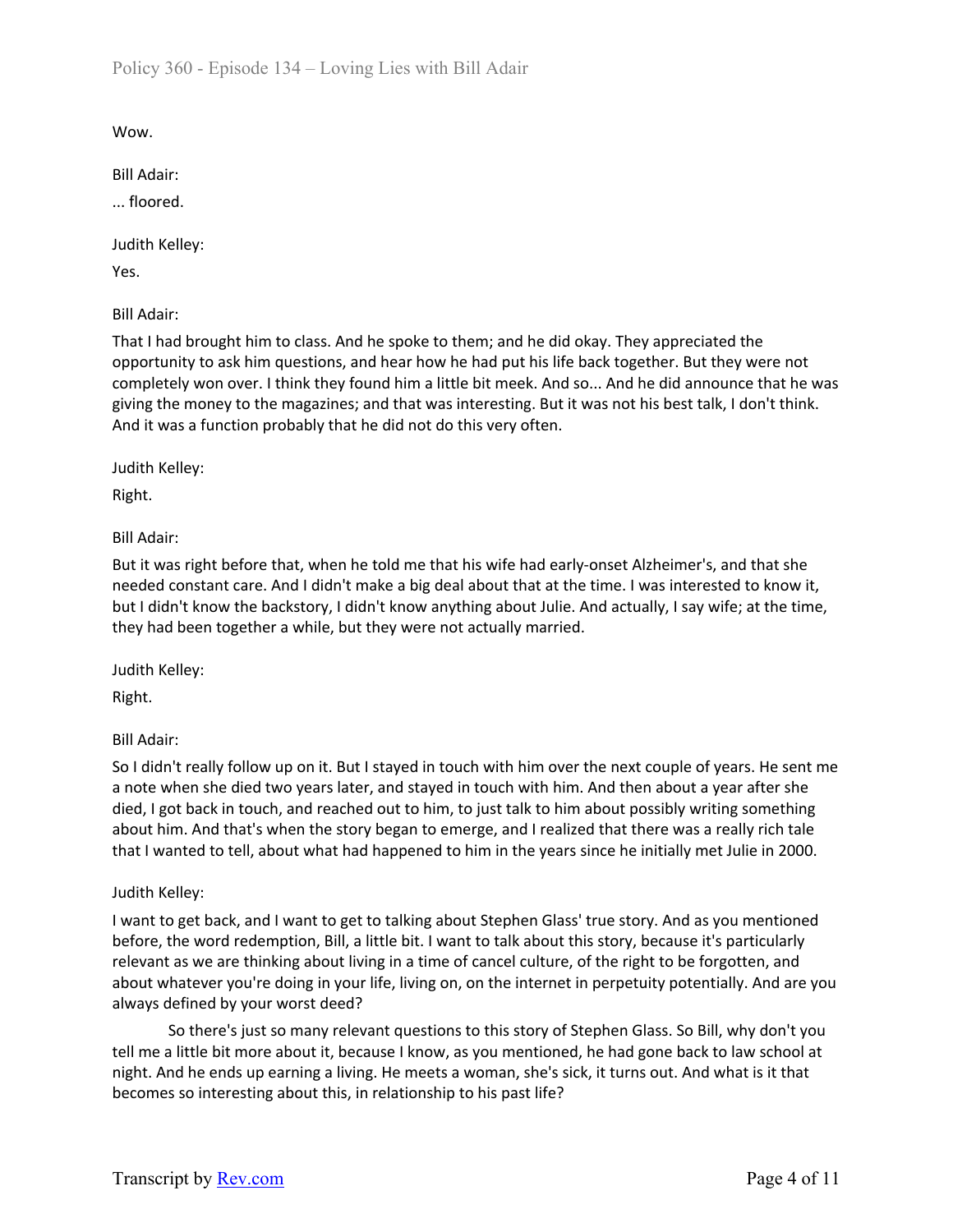So, it's important to talk a little bit about Julie. So Julie Hilden was a Harvard-educated writer and lawyer, who came from an interesting family background. Her mother had turbulent outbursts when Julie was a teenager, never fully understood. And when Julie was a young lawyer in New York, Julie's mother developed early-onset Alzheimer's.

Julie dealt with that by pretending it wasn't happening, and by abandoning her mother. And then after her mother died of Alzheimer's, Julie wrote a book that's incredibly revealing about it, a memoir that's called The Bad Daughter. And that book is haunting now, when you read it, and you realize how thoughtful and eloquent Julie was about this. And all of this was written right before she met Stephen. She met Stephen for the first time in 1998. She saw him when he was meeting with his lawyer at a Washington law firm. Stephen was slumped in a chair. Julie told a lawyer later, "I have never seen a human being so depressed in my life."

Judith Kelley:

Well, that's love at first sight.

#### Bill Adair:

Exactly. Well, I think it speaks to how much they helped each other. And they didn't actually start dating until two years later, when a friend said to Julie, "Hey, you should meet this guy, Steve. I think you guys would hit it off." And at the time, Steve was finishing up a law school at Georgetown University. And so, another friend was totally appalled at that, and said, "What? Are you going to start dating the criminals now?" And so... But they met and fell in love. And they both had a love of movies, and they loved to just talk; and they would have these endless conversations. And Steve took care of Julie, and Julie took care of Steve; and they just had this deep, deep relationship.

## Judith Kelley:

But she was a little bit reluctant in the beginning right? Because she didn't know whether she herself would be coming down with Alzheimer's. And I think she entered into of the relationship with some hesitation regarding that.

#### Bill Adair:

She was definitely wary, knowing that she had the possibility that she might have a genetic predisposition for early-onset Alzheimer's.

Judith Kelley:

Right.

## Bill Adair:

She had a test about that, as I document in the article. But that test came up negative. Steve was there when she got the test results back, and they were negative. And Julie said, "I could still get this." But Julie was thinking not about herself, but about him, about the possibility that she could pass it on if she ever had children. But they stayed together, and they eventually moved to Los Angeles. That was a way of Steve getting away from the media-obsessed worlds of New York and Washington.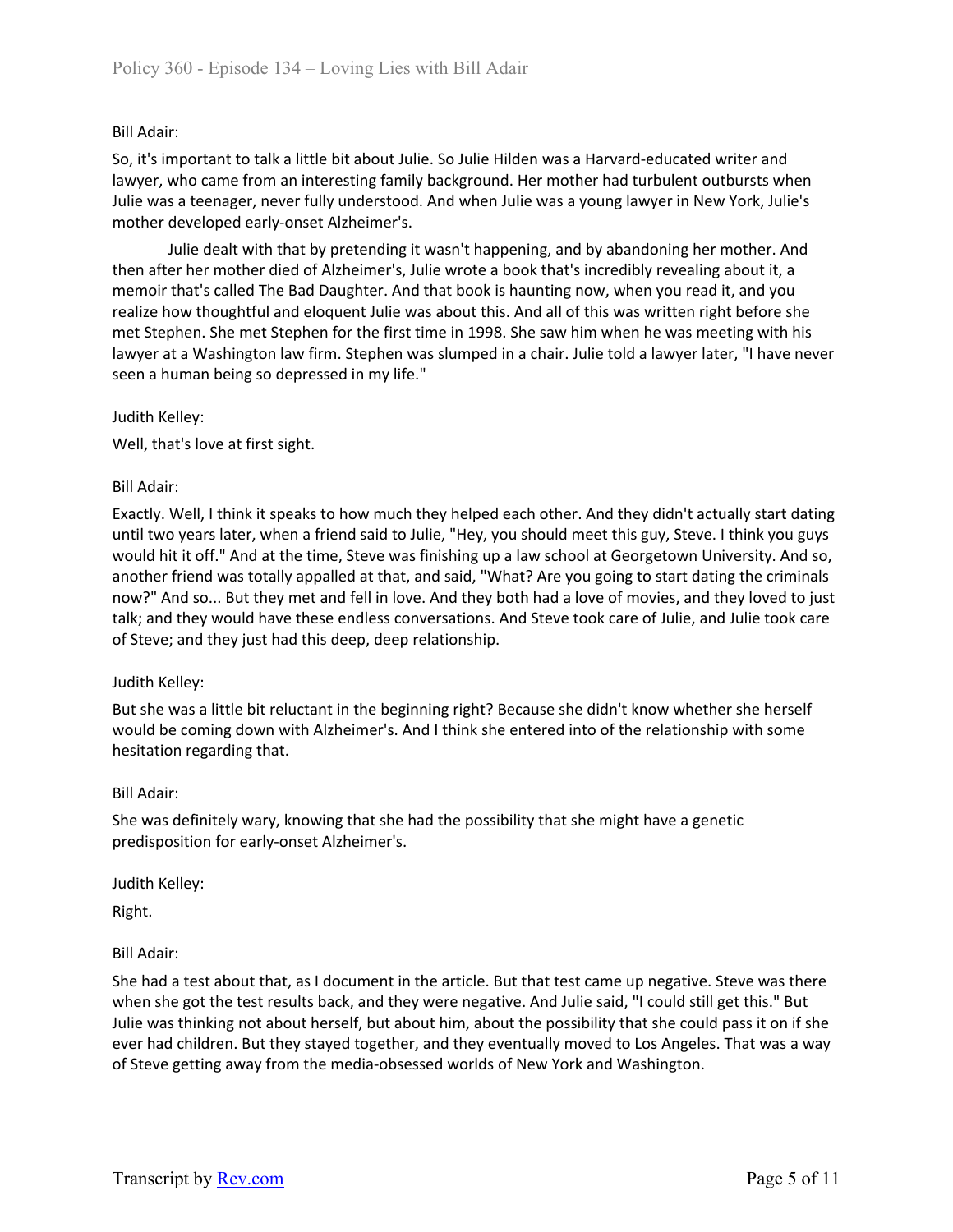They moved to Los Angeles. Steve was trying to find a job at a law firm. No law firm would hire him. He was always upfront about saying what happened to him, why he was fired from the New Republic. And as a result, no one wanted to hire him, except for this personal injury firm in Beverly Hills. And so, they hired him, and he proved that he could do a lot of work there as a legal assistant. And Julie was a columnist for a legal website; and they found happiness in Los Angeles.

# Judith Kelley:

So Bill, before we get into the more, the really compelling part of the story here, you are throwing about lots of different facts about their story. And so, I know you're a facts guy. So take a step back before we get into the next part of the story, and just tell me a little bit about how you made sure that you had the true story at this point.

## Bill Adair:

Yes. And that's important, because in dealing with Stephen Glass, I was dealing with one of journalism's biggest liars. And the editors that I've dealt with wanted to make sure that I had verified everything that he was telling me; so I went to great lengths to do that. And he was very open in sharing documents with me, so that I was able to see everything that I needed to see.

And one of the things that was fascinating about them in verifying scenes, was that many of the people that Stephen and Julie were friends with are some of the more prominent people in the Obama administration. One of their closest friends was Jason Furman, who was Obama's Chief Economic Advisor. Another is a prominent constitutional lawyer, who worked in the Solicitor General's Office named Neil Katyal. One was a prominent executive at Netflix named Lisa Daly.

So, in talking with them and others, I was able to verify everything that I got from Stephen; and that gave me tremendous confidence that he was telling me the truth. And that was important, because I needed to be sure that he wasn't embellishing anything. And it's actually kind of frustrating when you talk to him, because he'll pause, and then he'll... Because he wants to make sure he gets everything right.

## Judith Kelley:

Yeah. I think this is really an interesting point for us to establish before the story goes on. Right? Which is that, from what I understand at this point, he had made a promise to himself that he was never, ever, going to lie again. And that he had become almost a neurotic truth-teller, right? That's exactly what you're describing now, which is that he had to double check himself and his own mind before he said anything, because he wanted to be so clear that he wasn't saying anything that it wasn't truth.

## Bill Adair:

Exactly. His lying days were behind him. And so, the idea, as one long-time friend put it, the idea of sort of shaving off the corners of exaggerating is completely foreign to Stephen. He's not, as she put it, if he tells you something, you can take it to the bank. He cares about getting things right. And so, as things began to develop with Julie, the fact that he had made this vow, that he would tell the truth, really got tested.

## Judith Kelley:

And it got tested because Julie ends up getting Alzheimer after all. And Julie has a particular attitude towards that. Right?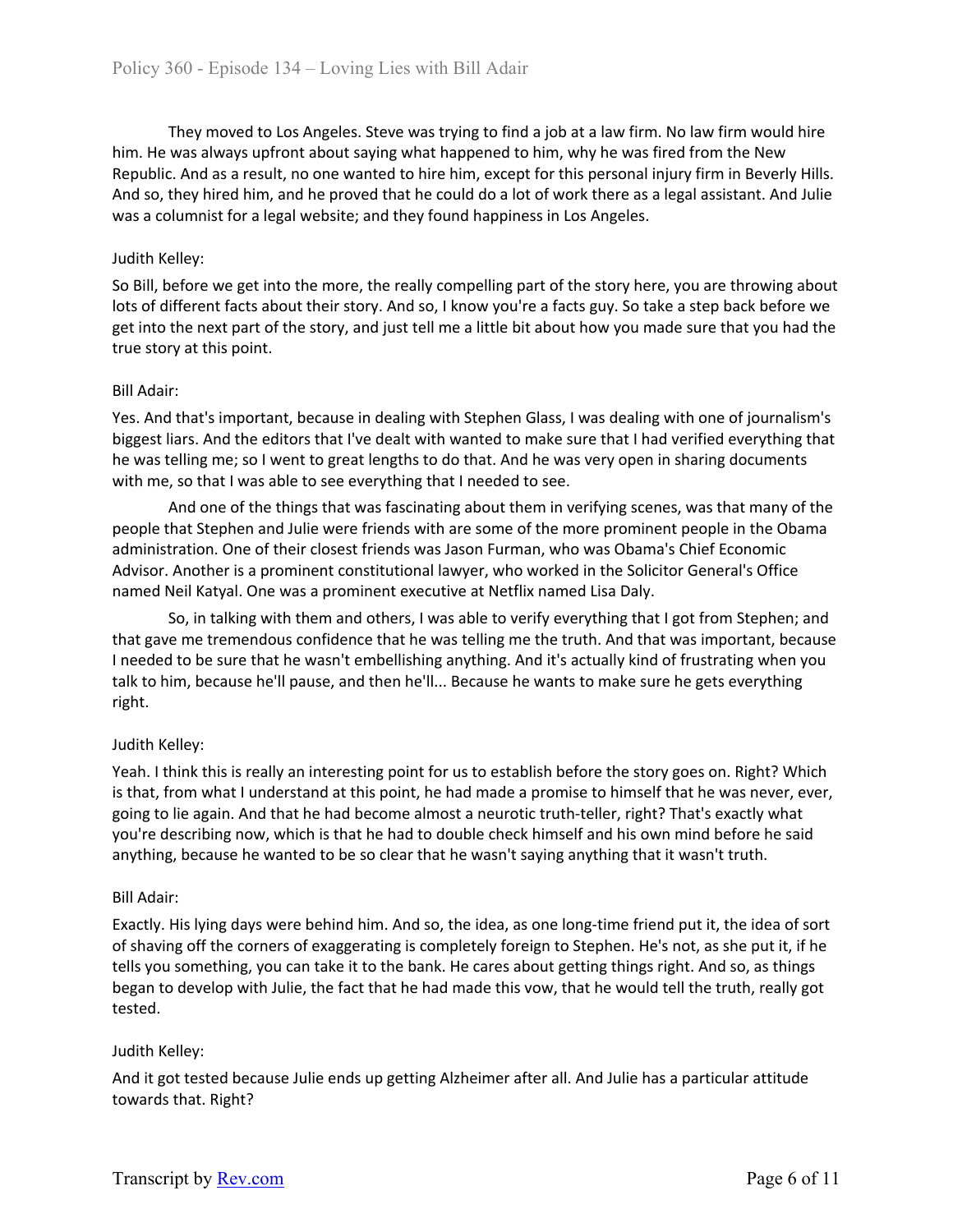So, yeah. And this is... This scene when he told me about this, just brought tears to my eyes. And then after I wrote the scene, it made me cry multiple times. So it happened like this. So, Julie began showing some odd behaviors, and Steve began wondering if she had Alzheimer's. And so, he took her to a couple of different neurologists. The tests pointed pretty clearly toward Alzheimer's. And so, he talked to her, and he said, "It's clear it's Alzheimer's. And we need to talk about that." And Jill said, "We're not going to talk about that. I love my life. We're going to go on with our lives." And in effect, she was telling him, "We're going to pretend." And she was basically giving him a command to lie; and that was really hard.

# Judith Kelley:

So he's really now looking at a choice. He can keep his promise to himself, that he's never going to lie again. But if he does that, he's going to betray the wishes of the person he loves the most, in order to keep her life as rich as possible, according her desires. He has that... There is not an in-between here.

## Bill Adair:

And that's really hard; because you can think about it almost like as someone who has a substance abuse problem. He had vowed that those days were behind him; and here's the person he loves the most, who is saying, "I need you to lie for me."

Judith Kelley:

Right.

# Bill Adair:

And so, it was really difficult. And so, he did it for a while, and finally, Neil, this constitutional lawyer, confronted him because Julie's behavior was so odd, and said, "What's going on?" And so, Stephen had to tell him, and had to say, "It's Alzheimer's." And this is in their kitchen, and they cried and they hugged. And then basically went back out to the dinner table, and Neil played along. And later after Julie went to bed, Neil and Stephen sat on the couch, and Stephen said this was his new life's purpose, was to care for Julie; because he knew what was going to happen.

Judith Kelley:

But this wasn't the only friend he had to deal with.

Bill Adair:

No. There were many other friends; and some became quite accusatory, because they thought maybe Stephen neglecting Julie in some way, or ignoring this problem. Lisa Daly, the Netflix executive, wondered what was going on, and confronted Stephen. And so he had to tell her; but soon they were all in on the lie, and they all pretended when they saw Julie that everything was okay.

## Judith Kelley:

And there's a term for this, right? Therapeutic fibbing.

Bill Adair:

Exactly.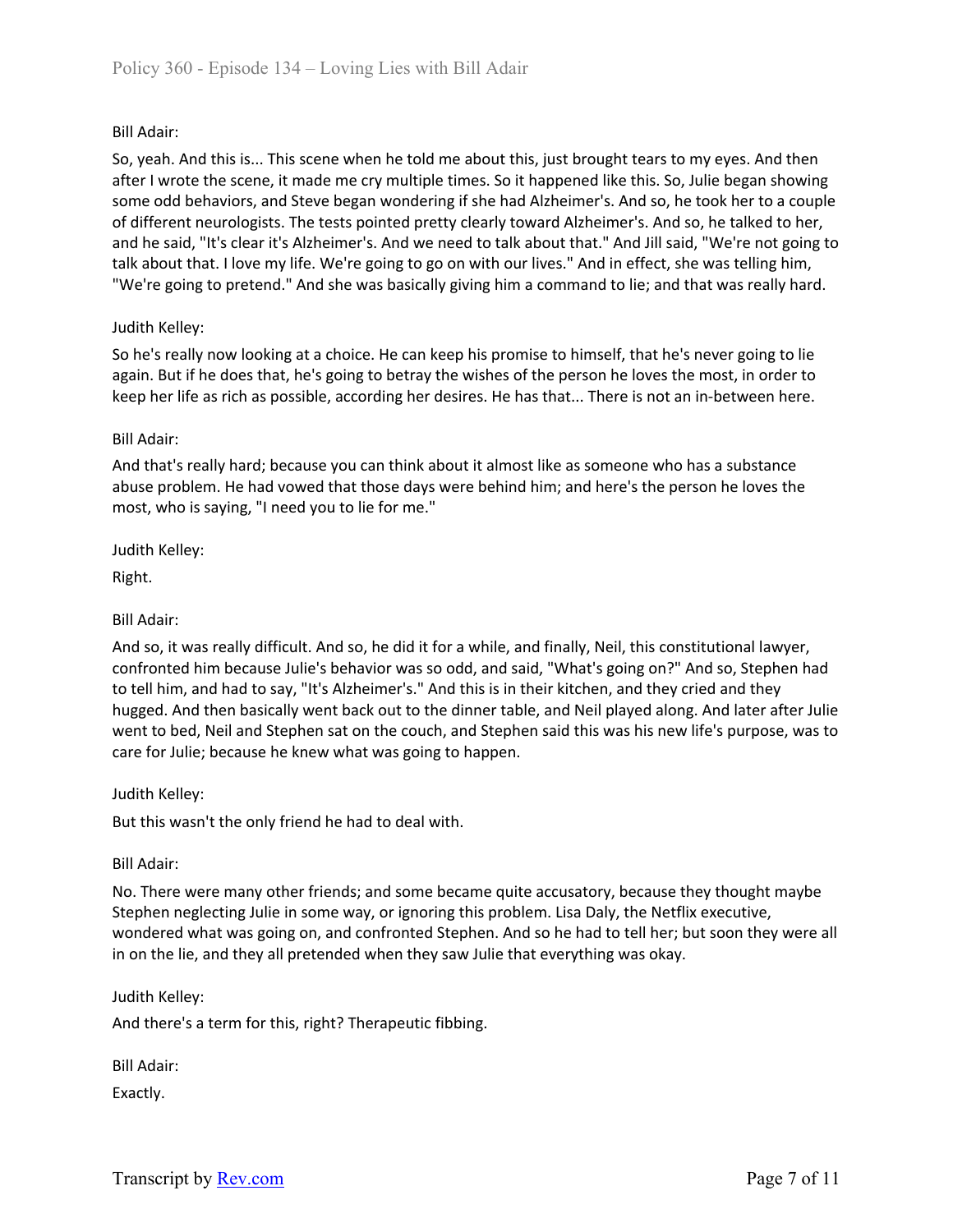Judith Kelley:

Right.

# Bill Adair:

And this is... And actually, I just heard from a reader, and I need to look this up. But there's some new scholarly articles about this practice, which is very new; because when I was working on this in the last two years, there was very little about it anywhere. And so, I'm glad to see that there's more discussion about it. But this... Caretakers will tell you, this is actually something that informally they have talked about for some time, which is that for someone with Alzheimer's, it often makes sense to spare them the difficult details of things. And when they say things, when they want details too often, lie. But it hasn't been studied very extensively. And so, I'm glad to see that it's getting some discussion.

But that's what they did. And what's notable to me is, these are... All of her friends have joined in this. These are prominent people. Jason Furman, Obama's Economic Advisor, is visiting from Washington; and he's going along with this, because this is what Julie wants.

And so, this went on as Julie declined over the next two years. And they went to great lengths to make her comfortable, to keep her happy. And at various times, she would express her happiness at what was going on.

Judith Kelley:

How did she indicate what she felt?

# Bill Adair:

At one point, and this provides a little bit of humor in the article; just with all the attention that she was getting, they would have beauty day. Lisa would send the woman who cuts her hair to cut Julie's hair. And at one point, Stephen had given Julie the impression that all of the help in the house was there for the dog. And Julie finally says, "This is a lot of people to help the dog." But it was wonderful. And it was a sign of how much people loved Julie, and would care for Julie.

# Judith Kelley:

Did they ever discuss it? Did they ever talk about what was going on?

Bill Adair:

Never. They never talked about the disease. They never talked about Julie's mother. But that's the way Julie wanted it.

# Judith Kelley:

He actually took it further, right? He wasn't just pretending everything was fine. He even discussed adopting children, and things that he knew was completely out of the question.

## Bill Adair:

Yeah. But that was what she wanted. She was still talking about trying to have a baby, which, a word she couldn't even remember; and so, she would say she wanted to have a person.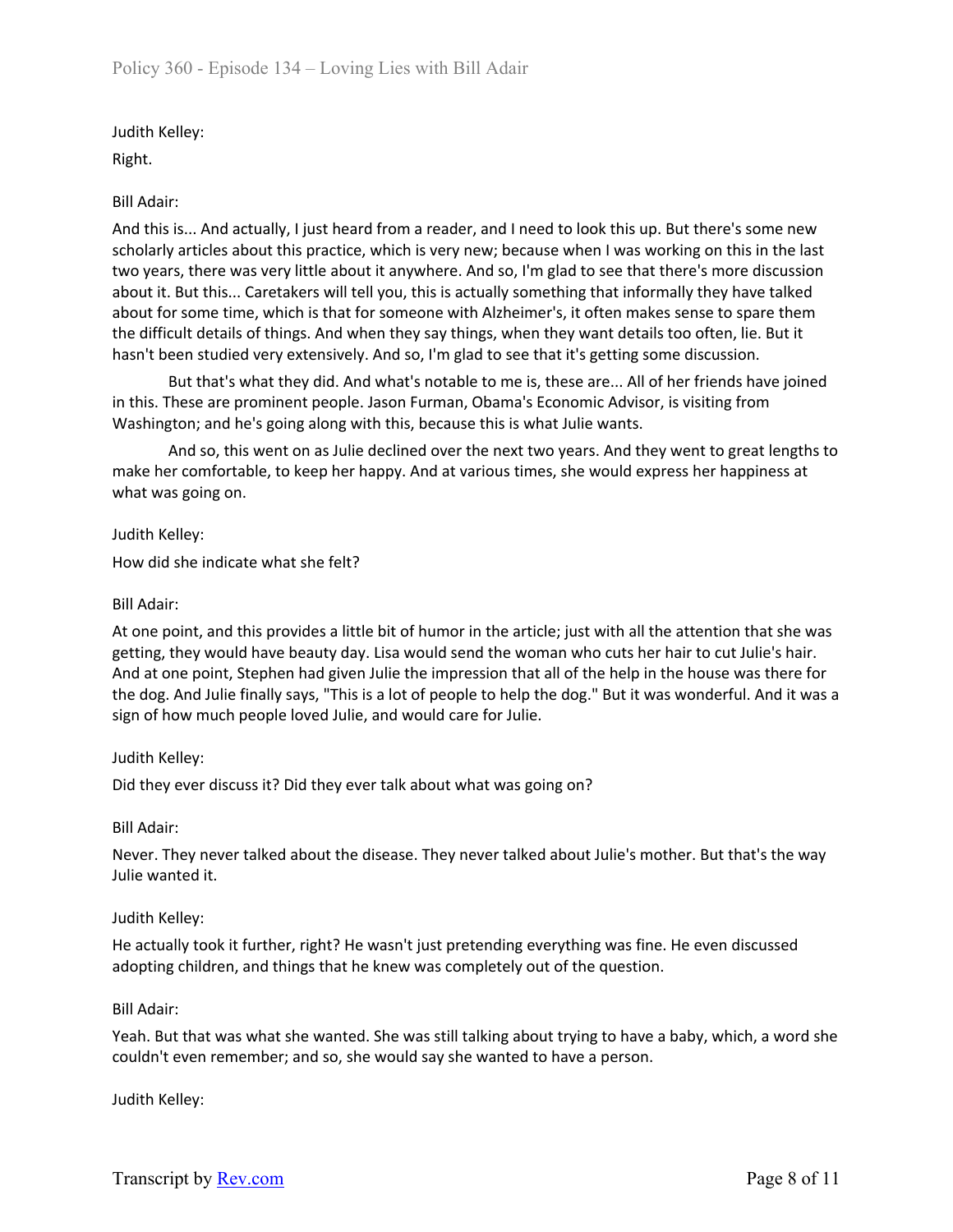So, we had mentioned talking about redemption, and can people change, and can they be redeemed? And you actually ended up bringing Stephen back to your class some years after Julie had died. Did you see any change in him?

## Bill Adair:

I did. So, Julie died in March of 2018. And Steve came in March of 2020, sort of just a couple of weeks before COVID hit; and spoke to the same class, different group of students. And he was more confident, more able to talk about what he had gone through. And when Aaron Williams, a student who had helped me with some of the research on this article, asked him about lying, he talked for the first time about Julie, and what he had done, in lying at her wishes. And it was just incredibly moving; and just reading that scene just still brings tears to my eyes. He was so... It was just so eloquent. And he talked about what he did, how hard it was; but also what she did for him, and how she taught him about love. And it was just so moving. And the students in the class were really moved. And it was a very different appearance than when he had been there four years earlier.

# Judith Kelley:

Bill, I know you are working on a different project, a book about why politicians lie. And I'm just wondering how this interaction with Stephen has informed your thinking about why people lie, different kinds of lies.

# Bill Adair:

Yeah. It's interesting. Yeah. I've sort of become the professor of lying. And I've spent a lot of time reading what's written about this, and the different motivations, and the different types of lies. And I think it's made me appreciate that there are some lies that are completely understandable. Some of the people who've written about out it say you shouldn't ever lie. And to me, that's just way too simplistic. And I don't think any reasonable person in the situation that Steve was in, would not fulfill Julie's wishes.

In the case of the book. I think it makes me wonder about the motivations of the politicians. And when I talk to them now, I think I'm more curious about their motivations, and how they justify it. If I were to put this on a continuum, what Steve did was completely understandable. In our political system, I don't think in most cases it is.

## Judith Kelley:

Well, what Steve did at the end with Julie, but not what he did in the beginning, with that either.

Bill Adair:

Oh yeah, yeah. Yeah. I should be clear about that.

Judith Kelley:

Yeah.

Bill Adair: Yeah. I'm talking about the loving lies.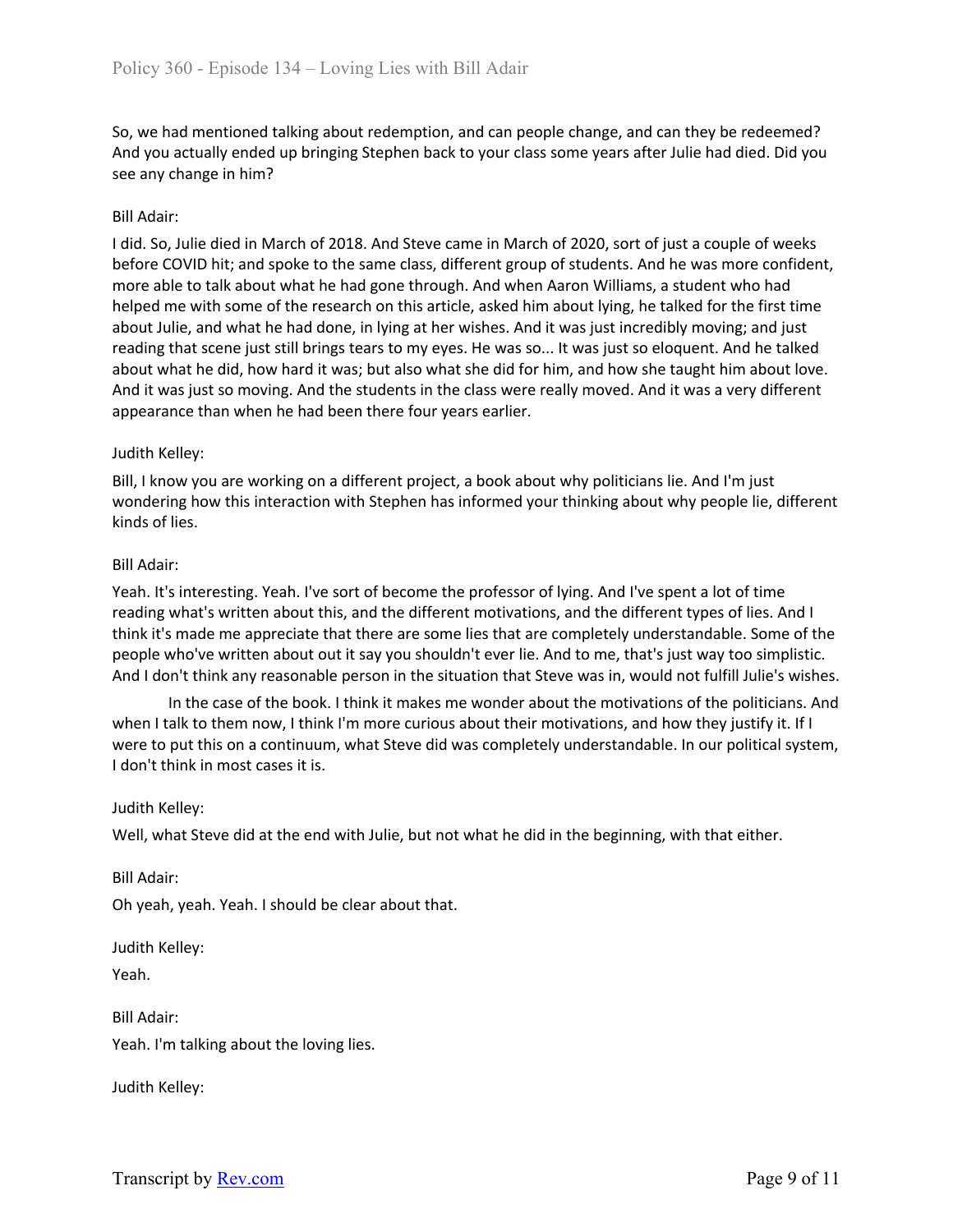# Right.

#### Bill Adair:

Yeah. No. I think... No, as I said at the beginning of this, what Stephen did as a journalist is completely inexcusable. And no, the... Yeah. No. Fabricating content is never okay.

#### Judith Kelley:

So when journalists are teaching Stephen Glass now, do they teach the whole story, or do they still have a convenient villain?

#### Bill Adair:

Well, it's a little early probably to say, since no one knew about this side of Stephen Glass until they read my article in Air Mail. And that's because Stephen had not talked about it. In Julie's obituary, there's no mention of Alzheimer's. There's no cause of death. And so, it took a long time for Stephen to be ready to talk about this.

At every stage of my work on this, there was a period where he had to think about, "Well, am I going to agree to do an interview, to talk about this? How far am I going to go?" And so, he's been very cautious. But ultimately, opened completely to me. And I'm very grateful for that; because I think I've told the story from all angles, and readers can judge now what they think of him.

## Judith Kelley:

What do you think our generation of students that we are teaching are taking away from a story like this? What do you think they took away from it? How do you think it speaks to the climate they live in?

## Bill Adair:

In a climate where we are very quick to cancel people because of one act, I hope that they take away from it that you should not be defined by your worst moments. Now again, Stephen Glass should not practice journalism again. And I don't... I'm not arguing that case, and I don't make that case in this article.

Judith Kelley:

Right.

## Bill Adair:

All I... And in fact, all this article does, is recount what happened to him. I leave it to you, as a reader, to decide what you think should happen. But I hope people's takeaway is that you shouldn't be defined by your worst moments. And I'm just fascinated by this idea of redemption.

#### Judith Kelley:

I'm not a theologian, of course; the story that you tell here of Stephen is one where there's colossal sin, in the theological language, committed. And then there are good works that follow, that might in some way, balance against the bad. But of course, the concept of redemption is also related to salvation and forgiveness, from a religious perspective, which at least in several Christian interpretations is unconditional.